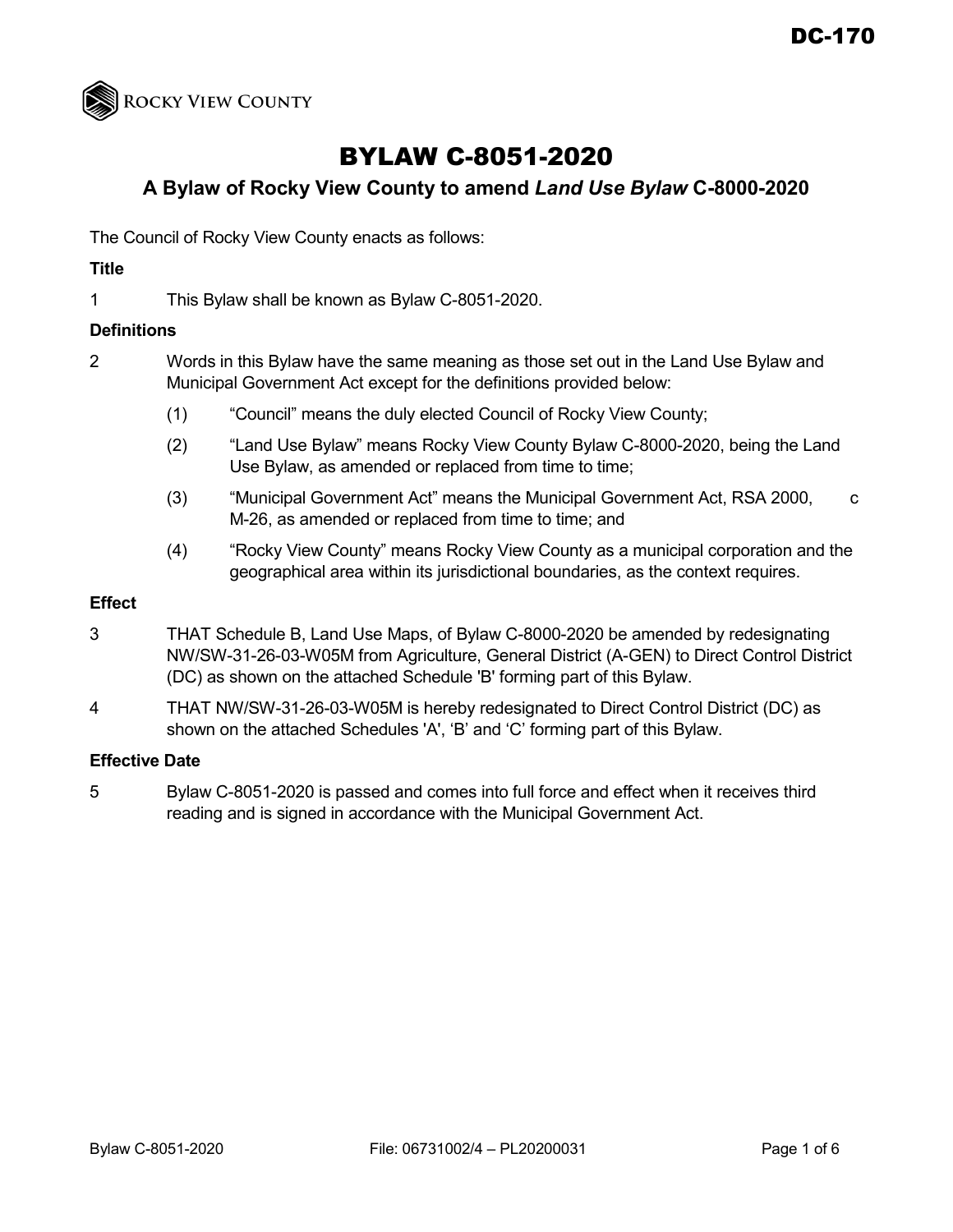

READ A FIRST TIME this

PUBLIC HEARING HELD this

READ A SECOND TIME this

READ A THIRD AND FINAL TIME this

<u>*g*</u> day of <u>June</u>, 20 <u>Jo</u> 2 day of  $\frac{\sqrt{666}}{20 - \frac{20}{26}}$ **1 J\_**  day of **Morch**  $20$   $21$ day of **March**, 20 2'

**Reeve** 

Chief Administrative Officer or Designate

March 2, 2021

Date Bylaw Signed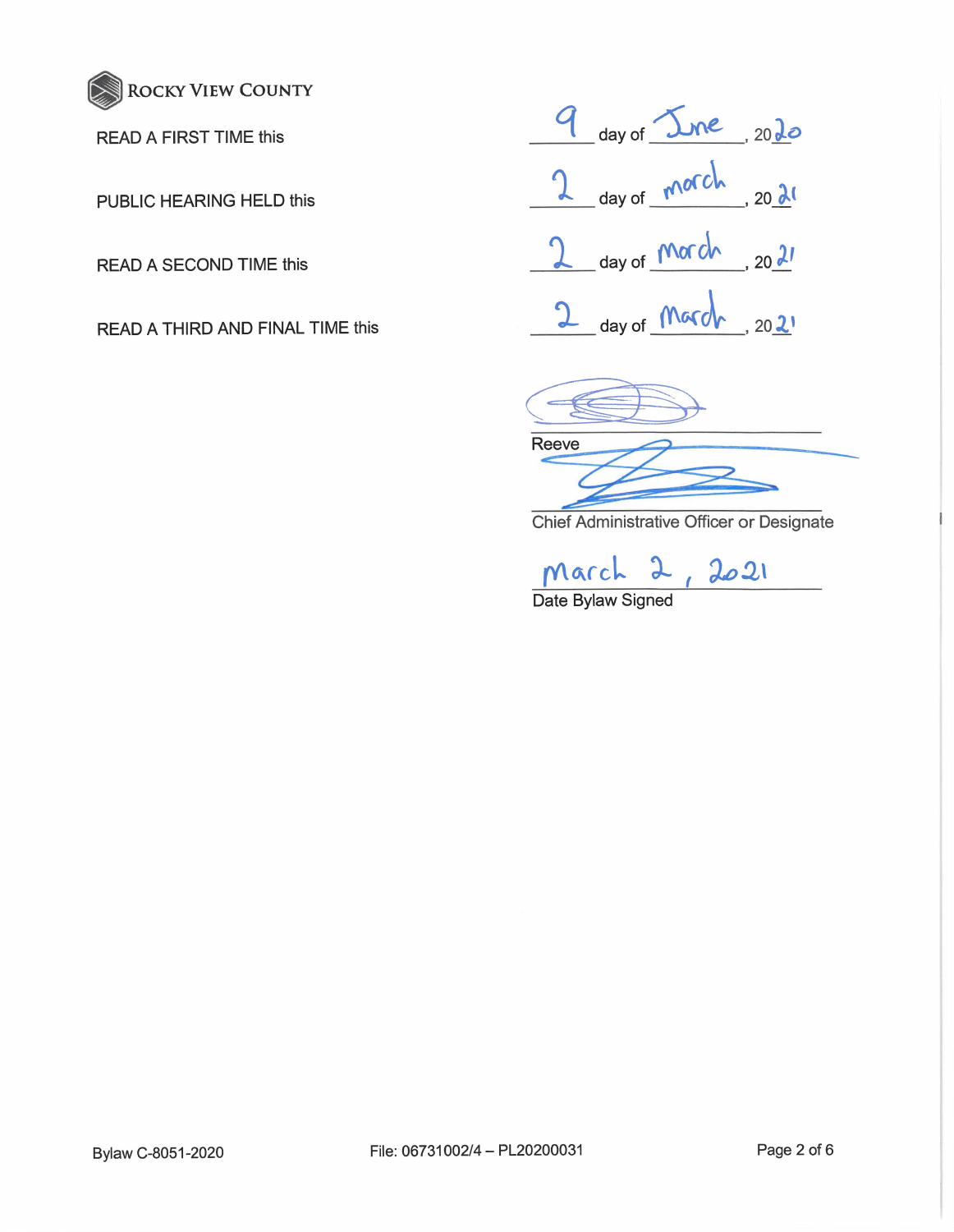

# **SCHEDULE 'A'**

#### **FORMING PART OF BYLAW C-8051-2020**

A Direct Control District affecting the NW/SW-31-26-03-W05M, consisting of a total of ± 322.95 acres of land.

# **1.0.0 GENERAL REGULATIONS**

- 1.1.0 The policies of the Mountain Ash Summit Pit Master Site Development Plan shall be applied in all applications for Development Permit.
- 1.2.0 Parts 1, 2, 3, 4, 5 and 8 of the Land Use Bylaw C-8000-2020 shall apply to all uses contemplated by this Bylaw except where noted as otherwise in this Bylaw.
- 1.3.0 All regulations applicable to the Special, Natural Resources (S-NAT) shall apply to this Bylaw, unless otherwise stated.
- 1.4.0 Council is the Development Authority and shall be responsible for the issuance of all Development Permits for the Lands subject to this Bylaw
- 1.5.0 All development upon the Lands shall be in accordance with all licenses, permits and approvals pertaining to the Lands required from Alberta Environment and any other Provincial Agencies.
- 1.6.0 No Development Permit shall be issued for any purpose until the applicable Development Regulations in Section 3.0.0 of this Bylaw have been met.

#### **2.0.0 LAND USE REGULATIONS**

#### **2.1.0 Purpose and Intent**

To accommodate a comprehensively planned Natural Resource Extraction/Processing operation to be implemented in accordance with a program of staged mining & excavation phases associated with a corresponding series of Development Permit approvals as contemplated by the Mountain Ash Summit Aggregate Pit Master Site Development Plan. Portions of the site not being actively used to support resource extraction activities may accommodate general agriculture and other uses that do not detract from the principal uses within the site.

#### 2.2.0 **Uses**

- 2.2.1 Accessory Buildings > 250 m2 (2,690.98 ft 2)
- 2.2.2 Agriculture (General)
- 2.2.3 Communications Facilities (Types A, B & C)
- 2.2.4 Dwelling Unit, Accessory to Principal Use
- 2.2.5 Natural Gas Plant
- 2.2.6 Home Based Business (Type I & II)
- 2.2.7 Kennel
- 2.2.8 Natural Resource Extraction/Processing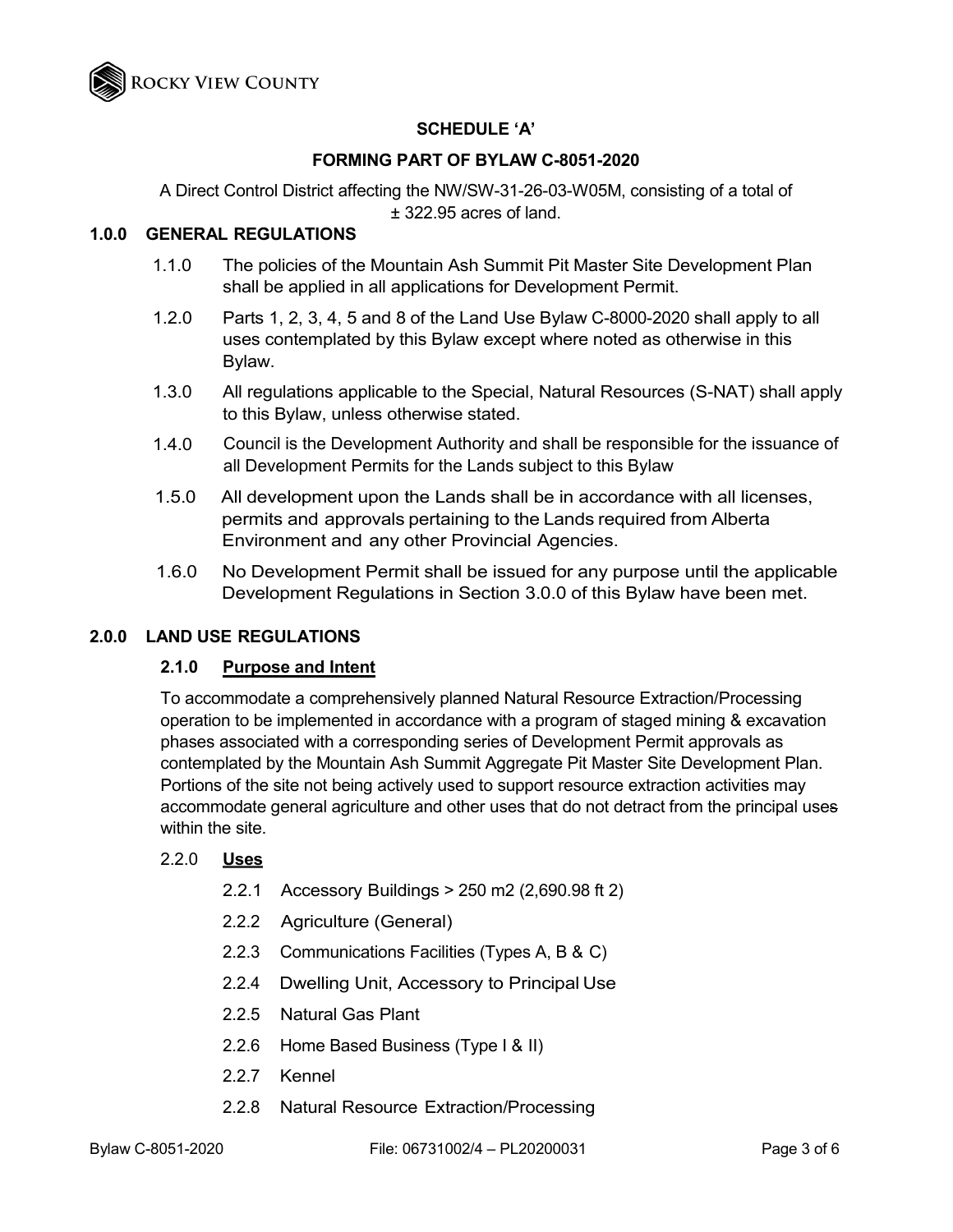

2.2.9 Outdoor Storage

### **2.3.0 Minimum and Maximum Requirements**

- 2.3.1 Minimum parcel size: **64.35 ha** *(159 ac)*
- 2.3.2 Maximum building height *(Principal Buildings):* 10.0 m *(32.81 ft)*
- 2.3.3 Maximum building height *(Accessory Building):* 5.5 m *(18.04 ft)*
- 2.3.4 Maximum building area *(Accessory Building):* 400 m 2 *(5,381.95 ft)*
- 2.3.5 Maximum number of Accessory Buildings: 3
- 2.3.6 Maximum parcel coverage *(All Buildings):* 35%
- 2.3.7 Maximum total area of ancillary uses (Outdoor Storage and Kennel): 8.09 ha (20.0 ac)

#### **2.4.0 RequiredSetbacks**

#### 2.4. 1 **Minimum** *Yard, Front:*

- a) 60.0 m (196.85 ft) from any Road, Highway
- b) 30.0 m (98.43 ft) from any Road, County or Road, Internal Subdivision
- c) 15.0 m (49.21 ft) all others

#### 2.4.2 **Minimum** *Yard, Side:*

- a) 60.0 m (196.85 ft) from any *Road, Highway*
- b) 30.0 m (98.43 ft) from any *Road, County or Road, Internal Subdivision*
- c) 15.0 m (49.21 ft) all others
- d) Zero setbacks may be permitted between parcels subject to the Mountain Ash Summit Master Site Development Plan.

#### 2.4.3 **Minimum** *Yard, Rear:*

- a) 60.0 m (196.85 ft) from any *Road,Highway*
- b) 30.0 m (98.43 ft) from any *Road, County or* Road, *Internal Subdivision*
- c) 15.0 m (49.21 ft) all others

#### **3.0.0 DEVELOPMENT REGULATIONS**

#### **3.1.0 Development Permit Application Requirements**

- 3.1.1 Development Permit applications for each phase of Natural Resource Extraction/Processing shall include the following:
	- a) Site Development Plan
	- b) Operations & Management Plan
	- c) Site-Specific Stormwater Management Plan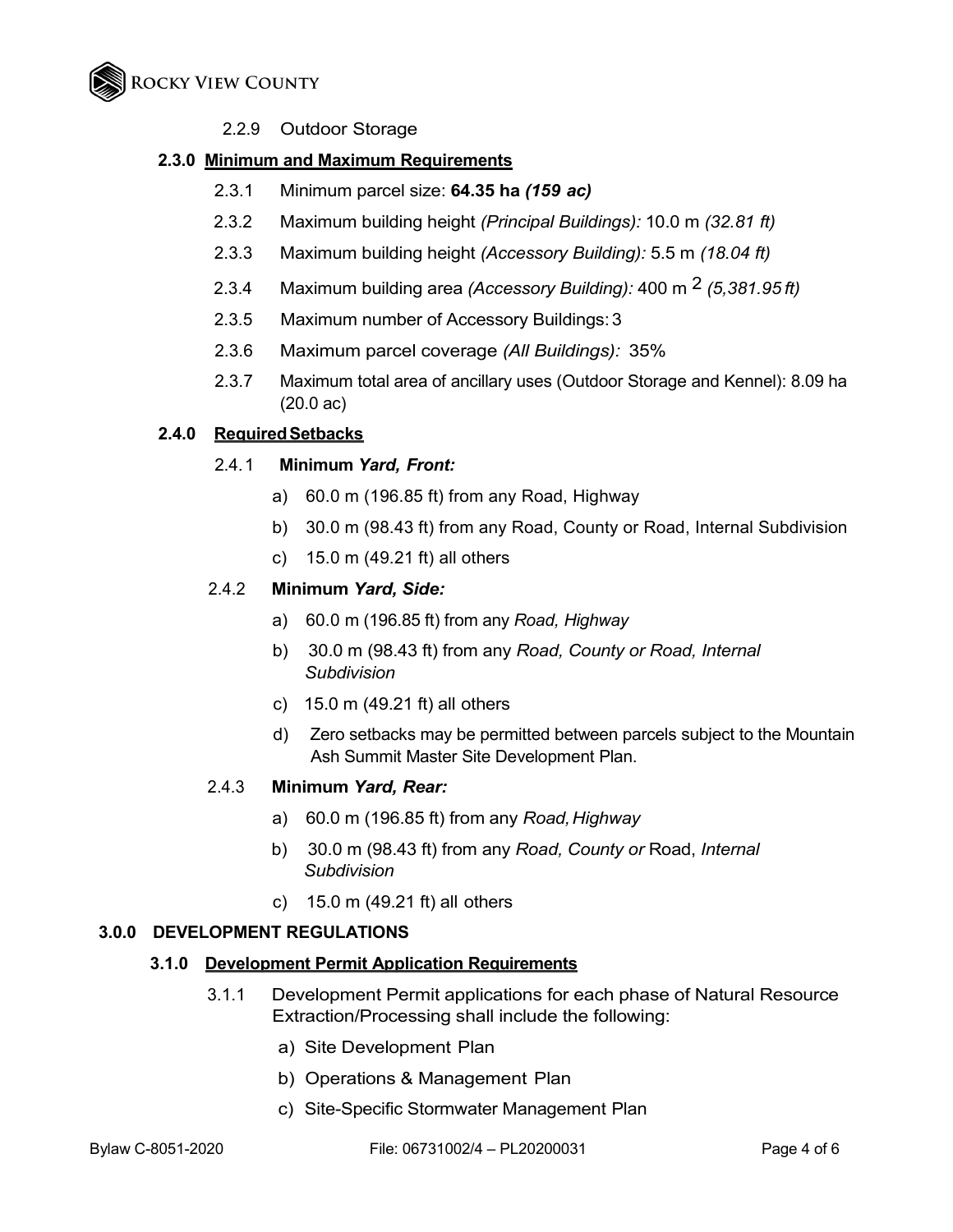# **ROCKY VIEW COUNTY**

- d) Groundwater Monitoring Plan
- e) Traffic Impact Assessment and Transportation Infrastructure Improvement Plan
- f) Truck Haul Route Plan
- g) Mining and Excavation Plan
- h) Stripping and Grading Plan
- i) Landscaping and Visual Screening Plan
- j) Dust Control Plan
- k) Air Quality Monitoring Plan
- I) Noise Impact Assessment
- m) Noise Monitoring Plan
- n) Biophysical Impact Assessment
- o) Construction Management Plan
- p) Sediment and Erosion Control Plan
- q) Weed Management Plan
- r) Post-Mining Reclamation Plan
- s) Good Neighbour Action Plan
- 3.1.2 Development Permit applications for each ancillary use including Home-Based Business, Kennel and Outdoor Storage shall include the following:
	- a) An updated Traffic Impact Assessment
	- b) An access management plan
	- c) A compatibility and transitions plan to demonstrate how the proposed uses do not detract from the principle uses on the site.
- 3.2.0 Hours of operations for Natural Resource Extraction/Processing activities shall be:
	- a) Mondays to Fridays from 7 AM to 7 PM
	- b) Saturdays from 7 AM to 5 PM
	- c) No Natural Resource Extraction/Processing uses on Sundays and/or Statutory Holidays
- 3.3.0 Natural Resource Extraction/Processing uses may only occur within the area generally illustrated on Schedule "B", attached to and forming part of this Bylaw.
- 3.4.0 Approved Development Permits for Natural Resource Extraction/Processing uses shall be subject to a five (5) year renewal period.
- Bylaw C-8051-2020 File: 06731002/4 PL20200031 Page 5 of 6 3.5.0 A *Dwelling Unit,* Accessory *to Principal Use* shall not be located within 150 m of the extent of an active phase of the Natural Resource Extraction/Processing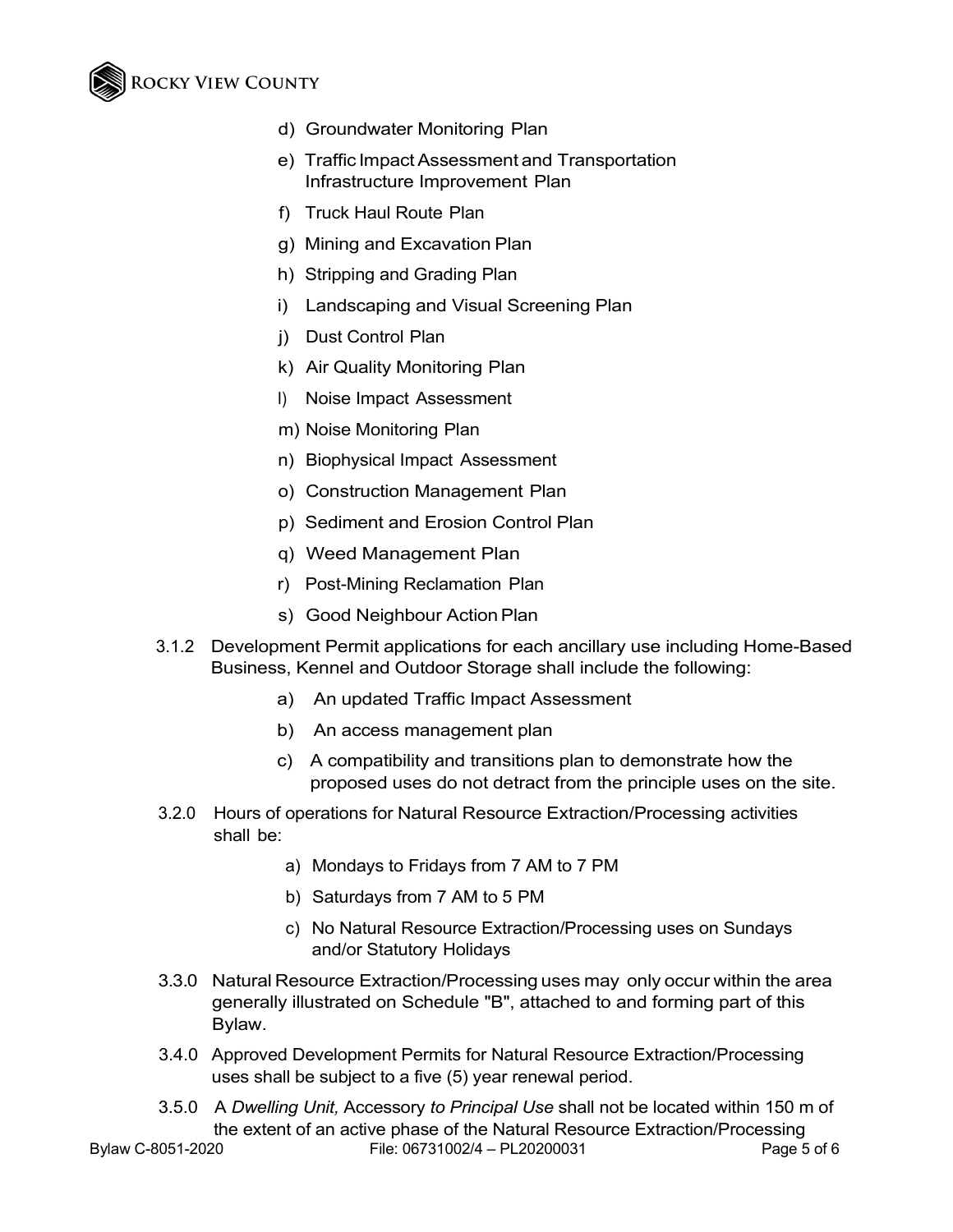

operation. Measures to mitigate potential adverse impacts *shall* be assessed by the *Development Authority* when issuing a permit for a *Dwelling Unit, Accessory to Principal Use.*

- 3.6.0 No Natural Resource Extraction/Processing uses shall occur within the MSDP area without an approval from Alberta Environment and Parks (AEP) in accordance with the requirements of the *Code of Practice for Pits.*
- 3.7.0 With the exception of Agriculture (General), all uses contemplated by this Bylaw shall be considered secondary to the principal use and shall not be permitted to occur without an approved development permit for Natural Resource Extraction/Processing.
- 3.8.0 Development permits for all uses contemplated by this Bylaw must be supported by a rationale that describes how the proposed development can operate within the site without being negatively affected by and/or limiting the continued viability of Natural Resource Extraction/Processing.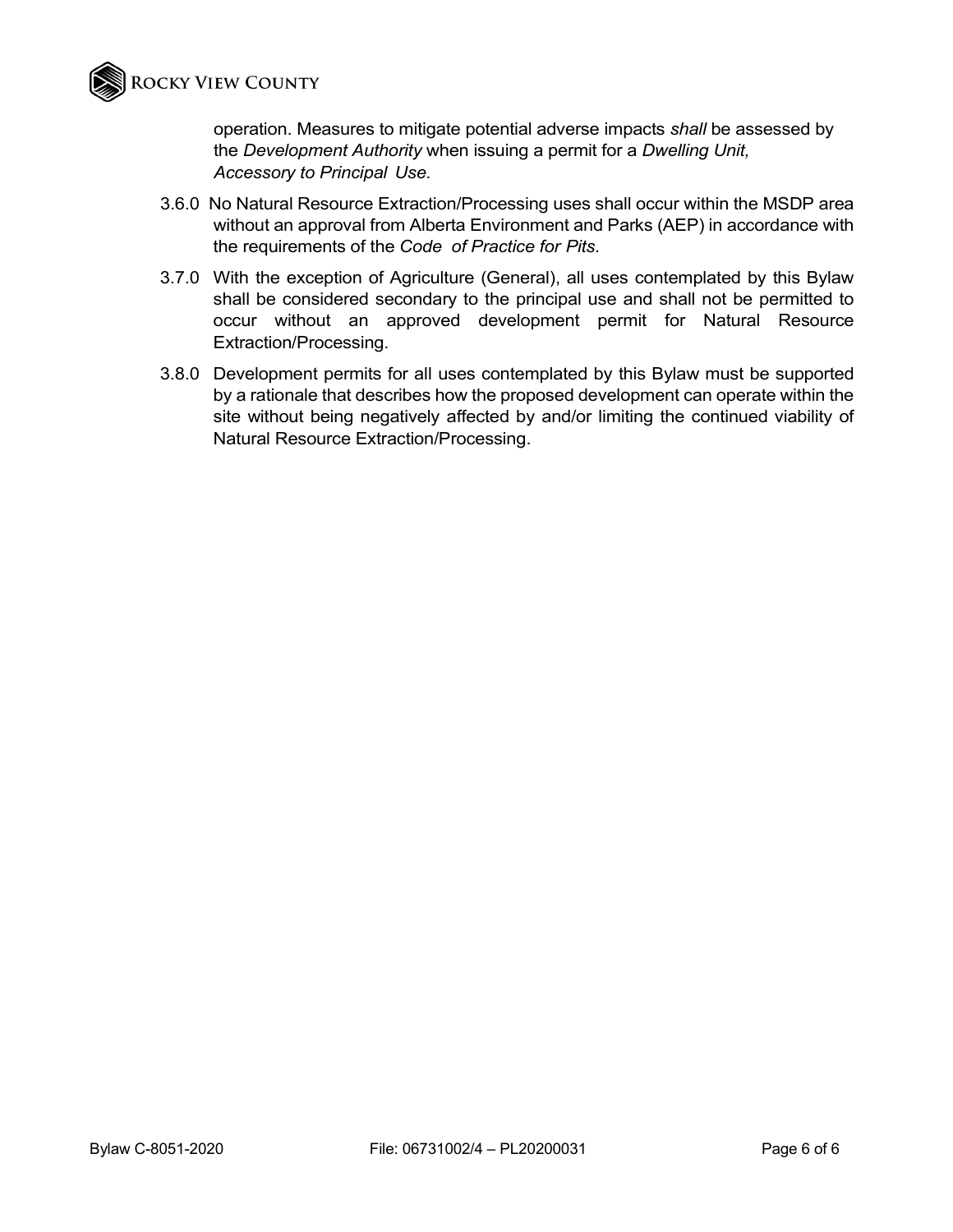